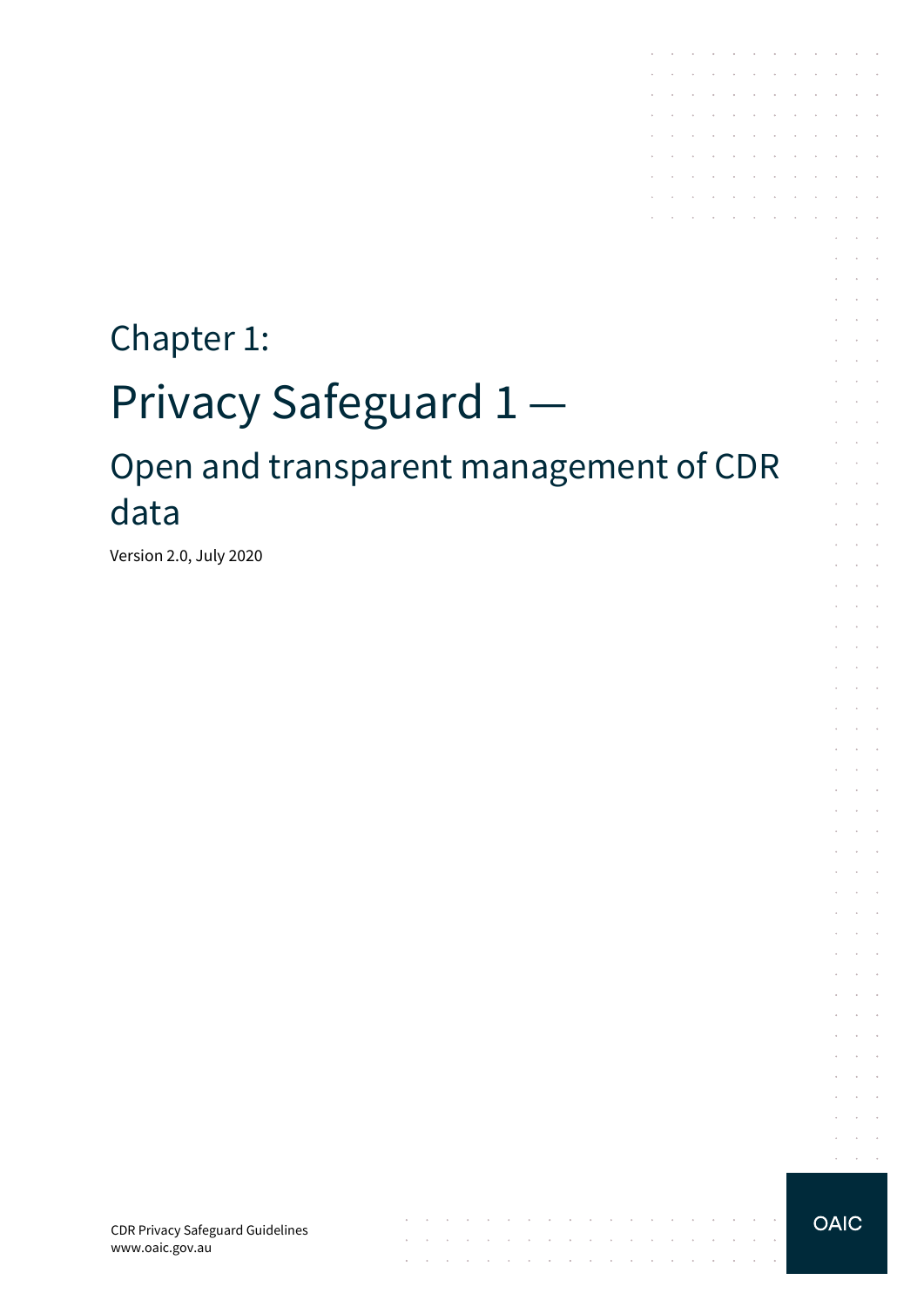### **Contents**

| <b>Key points</b>                                                                 | 3  |
|-----------------------------------------------------------------------------------|----|
| What does Privacy Safeguard 1 say?                                                | 3  |
| Importance of open and transparent management of CDR data and having a CDR policy | 3  |
| Who Privacy Safeguard 1 applies to                                                | 4  |
| How Privacy Safeguard 1 interacts with the Privacy Act and APP 1                  | 4  |
| Implementing practices, procedures and systems to ensure compliance with the CDR  |    |
| regime                                                                            | 5  |
| Circumstances that affect reasonable steps                                        | 6  |
| Existing privacy governance arrangements                                          | 8  |
| Have a CDR data management plan                                                   | 8  |
| A suggested approach to compliance with Privacy Safeguard 1                       | 9  |
| Having a CDR policy                                                               | 12 |
| Information that must be included in a CDR policy                                 | 13 |
| Availability of the CDR policy                                                    | 15 |
| Consumer requests for a CDR policy                                                | 16 |
| Interaction between an entity's privacy policy and CDR policy                     | 16 |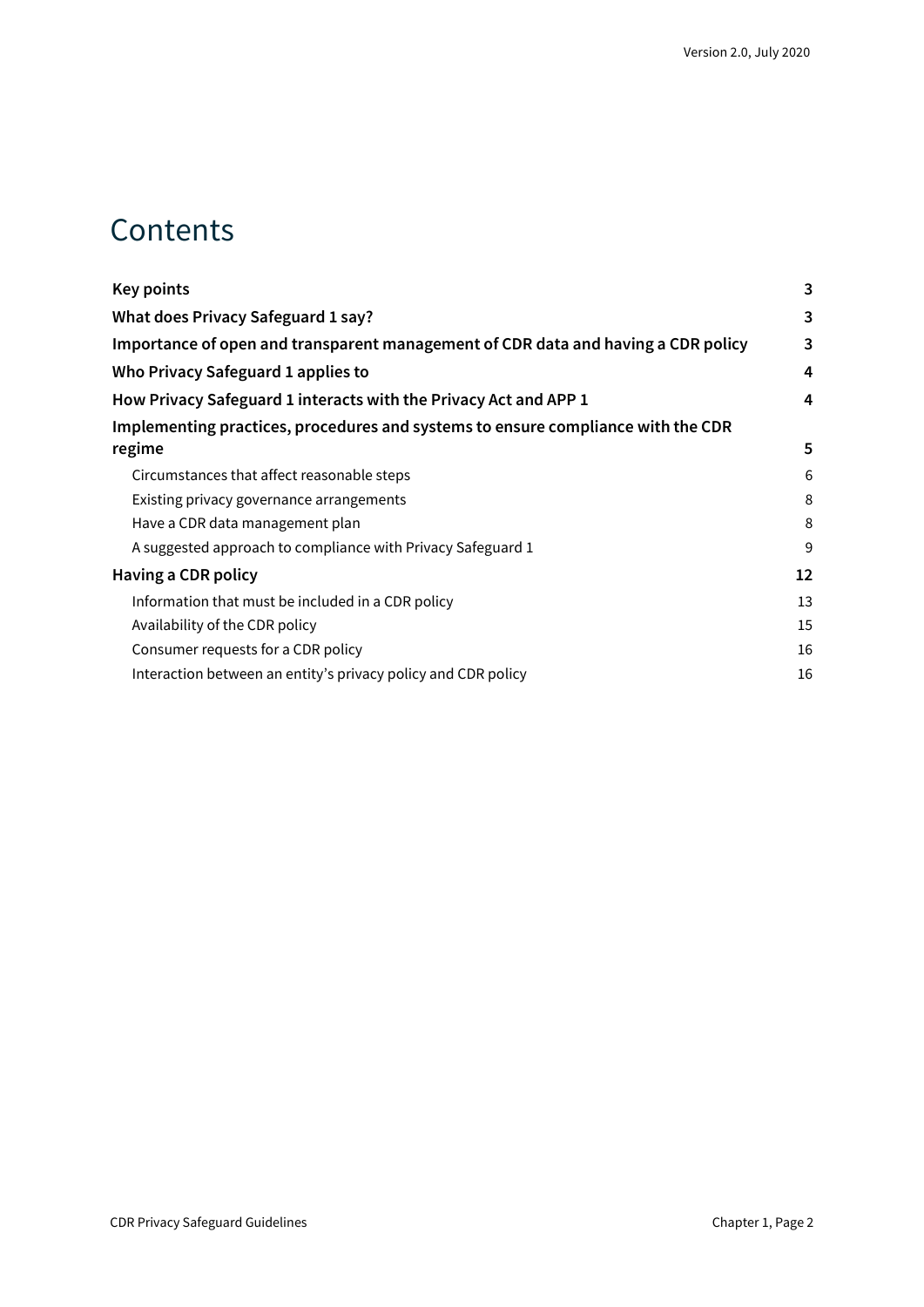# <span id="page-2-0"></span>**Key points**

- Privacy Safeguard 1, together with consumer data rule (CDR Rule) 7.2, outlines the requirements for all consumer data right (CDR) entities (accredited data recipients, data holders and designated gateways) to handle CDR data in an open and transparent way.
- All CDR entities must take steps as are reasonable in the circumstances to implement practices, procedures and systems that will ensure they comply with the CDR regime, and are able to deal with related inquiries and complaints from consumers.
- All CDR entities must have a clearly expressed and up-to-date policy about how they manage CDR data. The policy must be provided free of charge and made available in accordance with the CDR Rules.

# <span id="page-2-1"></span>**What does Privacy Safeguard 1 say?**

- $1.1$ Privacy Safeguard 1 requires all CDR entities to:
	- take steps that are reasonable in the circumstances to establish and maintain internal practices, procedures and systems that ensure compliance with the CDR regime, including the Privacy Safeguards and CDR Rules, and
	- have a clearly expressed and up-to-date policy describing how they manage CDR data. The policy must be available free of charge and in a form consistent with the CDR Rules and provided to the consumer upon request.

### <span id="page-2-2"></span>**Importance of open and transparent management of CDR data and having a CDR policy**

- $1.2$ The objective of Privacy Safeguard 1 is to ensure CDR entities handle CDR data in an open and transparent way. It is the bedrock principle.
- $1.3$ By complying with Privacy Safeguard 1, CDR entities will be establishing accountable and auditable practices, procedures and systems that will assist with compliance with all the other privacy safeguards. This leads to a trickle-down effect where privacy is automatically considered when handling CDR data, resulting in better overall privacy management, practice and compliance through a 'privacy-by-design' approach.
- $1.4$ It is also important that consumers are aware of how their CDR data is handled, and can inquire or make complaints to resolve their concerns. A CDR policy achieves this transparency by outlining how the CDR entity manages CDR data, and by providing information on how a consumer can complain and how the CDR entity will deal with a complaint.
- $1.5$ CDR policies are also a key tool for ensuring open and transparent management of CDR data which can build trust and engage consumers.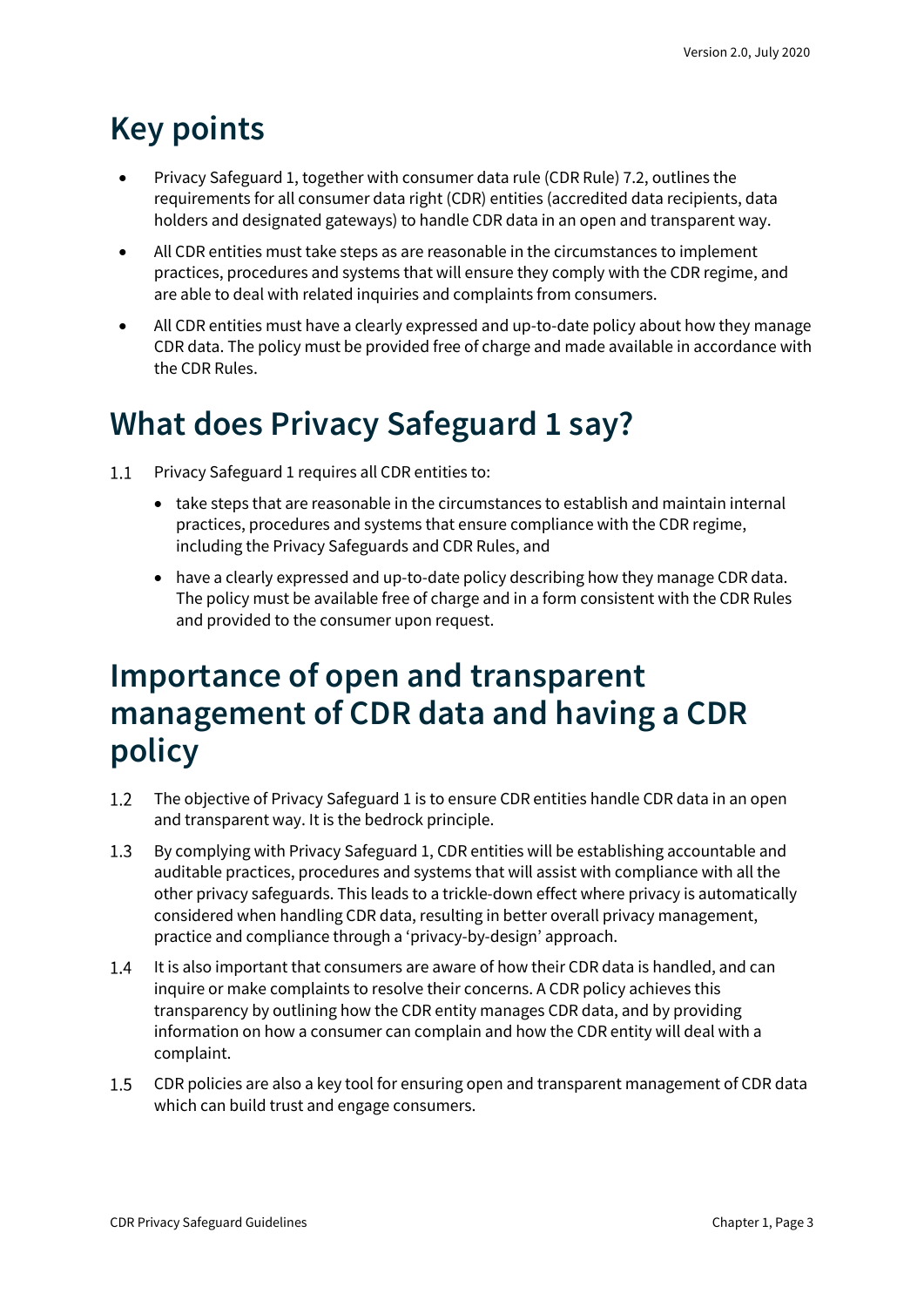# <span id="page-3-0"></span>**Who Privacy Safeguard 1 applies to**

Privacy Safeguard 1 applies to data holders, designated gateways and accredited data  $1.6$ recipients.

*Note: Currently, there are no designated gateways in the CDR regime responsible for facilitating the transfer of information between data holders and accredited persons (see Chapter B (Key concepts) for the meaning of designated gateway).*

# <span id="page-3-1"></span>**How Privacy Safeguard 1 interacts with the Privacy Act and APP 1**

- $1.7$ It is important to understand how Privacy Safeguard 1 interacts with the *Privacy Act 1988* (the Privacy Act) and Australian Privacy Principle (APP) [1](#page-3-2).<sup>1</sup>
- APP 1 requires APP entities to manage personal information in an open and transparent way 1.8 (see Chapter 1: APP 1 — [Open and transparent management of personal information of the](https://www.oaic.gov.au/privacy/australian-privacy-principles-guidelines/chapter-1-app-1-open-and-transparent-management-of-personal-information/)  [APP Guidelines\)](https://www.oaic.gov.au/privacy/australian-privacy-principles-guidelines/chapter-1-app-1-open-and-transparent-management-of-personal-information/).

| <b>CDR</b> entity                                   | Privacy protections that apply in the CDR context                                                                                                                                                                                                                                                                                                                      |
|-----------------------------------------------------|------------------------------------------------------------------------------------------------------------------------------------------------------------------------------------------------------------------------------------------------------------------------------------------------------------------------------------------------------------------------|
| Accredited person /<br>accredited data<br>recipient | <b>Privacy Safeguard 1 and APP 1</b>                                                                                                                                                                                                                                                                                                                                   |
|                                                     | All accredited persons must comply with APP 1 in relation to the handling of<br>personal information. <sup>2</sup>                                                                                                                                                                                                                                                     |
|                                                     | Entities should be aware that when an accredited person collects any CDR<br>data, the person will also become an accredited data recipient and must then<br>comply with:                                                                                                                                                                                               |
|                                                     | • Privacy Safeguard 1 in relation to the handling of CDR data, and                                                                                                                                                                                                                                                                                                     |
|                                                     | • APP 1 in relation to the handling of personal information that is not CDR<br>data.                                                                                                                                                                                                                                                                                   |
|                                                     | As APP 1 and Privacy Safeguard 1 both apply generally to an entity's handling<br>of data, accredited data recipients must have systems, practices and<br>procedures in place to ensure compliance with both the privacy safeguards<br>and the APPs (including having both a CDR policy and privacy policy in<br>$place).$ <sup>3</sup>                                 |
|                                                     | Note: While Privacy Safeguard 1 does not apply to accredited persons before<br>they have collected any CDR data, the OAIC recommends that accredited<br>persons consider their Privacy Safeguard 1 obligations early, so that they will<br>meet their obligations under Privacy Safeguard 1 and CDR Rule 4.11(3) as<br>soon as they start to seek to collect CDR data. |

<span id="page-3-2"></span><sup>&</sup>lt;sup>1</sup> The Privacy Act includes 13 APPs that regulate the handling of personal information by APP entities. See Chapter B: Key [concepts of the APP Guidelines](https://www.oaic.gov.au/privacy/australian-privacy-principles-guidelines/chapter-b-key-concepts/) for further information.

<span id="page-3-3"></span><sup>&</sup>lt;sup>2</sup> All accredited persons are subject to the Privacy Act and the APPs in relation to information that is personal information but is not CDR data. Section 6E(1D) of the Privacy Act.

<span id="page-3-4"></span><sup>&</sup>lt;sup>3</sup> CDR Rule 4.11(3) requires accredited persons to provide certain information from their CDR policy to the consumer when seeking consent to collect and use CDR data.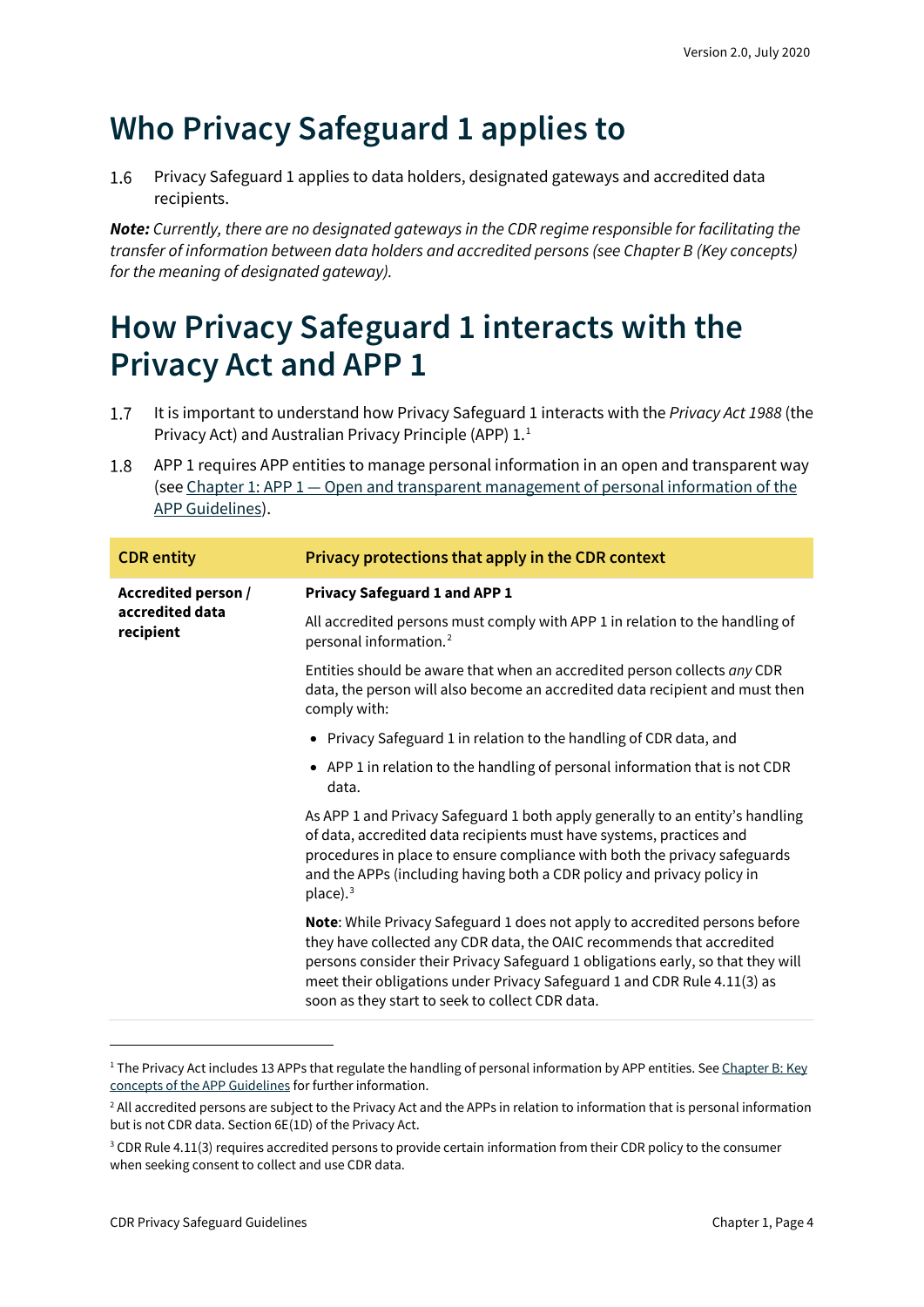| <b>CDR</b> entity         | Privacy protections that apply in the CDR context                                                                                                                                                                                                                                                |
|---------------------------|--------------------------------------------------------------------------------------------------------------------------------------------------------------------------------------------------------------------------------------------------------------------------------------------------|
| <b>Designated gateway</b> | APP 1 and Privacy Safeguard 1                                                                                                                                                                                                                                                                    |
|                           | A designated gateway must comply with:                                                                                                                                                                                                                                                           |
|                           | • Privacy Safeguard 1 in relation to the handling of CDR data, and                                                                                                                                                                                                                               |
|                           | • APP 1 in relation to the handing of personal information (if they are an<br>APP entity).                                                                                                                                                                                                       |
|                           | As the obligations in Privacy Safeguard 1 apply generally to an entity's<br>handling of data, a designated gateway must have systems, practices and<br>procedures to comply with both the privacy safeguards and the APPs<br>(including having both a CDR policy and a privacy policy in place). |
| Data holder               | APP 1 and Privacy Safeguard 1                                                                                                                                                                                                                                                                    |
|                           | A data holder must comply with:                                                                                                                                                                                                                                                                  |
|                           | • Privacy Safeguard 1 in relation to the handling of CDR data, and                                                                                                                                                                                                                               |
|                           | • APP 1 in relation to the handing of personal information (if they are an<br>APP entity).                                                                                                                                                                                                       |
|                           | This means that a data holder must have systems, practices and procedures<br>to comply with both the privacy safeguards and the APPs (including having<br>both a CDR policy and a privacy policy in place). <sup>4</sup>                                                                         |

### <span id="page-4-0"></span>**Implementing practices, procedures and systems to ensure compliance with the CDR regime**

- 1.9 Privacy Safeguard 1 requires all CDR entities to take steps that are reasonable in the circumstances to establish and maintain internal practices, procedures and systems that:
	- ensure compliance with the CDR regime, including the privacy safeguards and the CDR Rules, and
	- enable the entity to deal with inquiries or complaints from consumers about the entity's compliance with the CDR regime, including the privacy safeguards and CDR Rules.
- 1.10 This is a distinct and separate obligation upon a CDR entity, in addition to being a general statement of its obligation to comply with the CDR regime.
- The CDR Rules contain several governance mechanisms, policies and procedures that will assist entities to take steps that are reasonable to comply with the CDR regime.<sup>[5](#page-4-2)</sup> However, while compliance with the CDR Rules will assist entities to take steps that are reasonable, this does not of itself mean that the entity has complied with Privacy Safeguard 1.

<span id="page-4-1"></span><sup>4</sup> See section 56AJ of the Competition and Consumer Act for the meaning of data holder.

<span id="page-4-2"></span><sup>5</sup> For example, accredited data recipients are required to establish a formal governance framework for managing information security risks under the Privacy Safeguard 12 CDR Rules.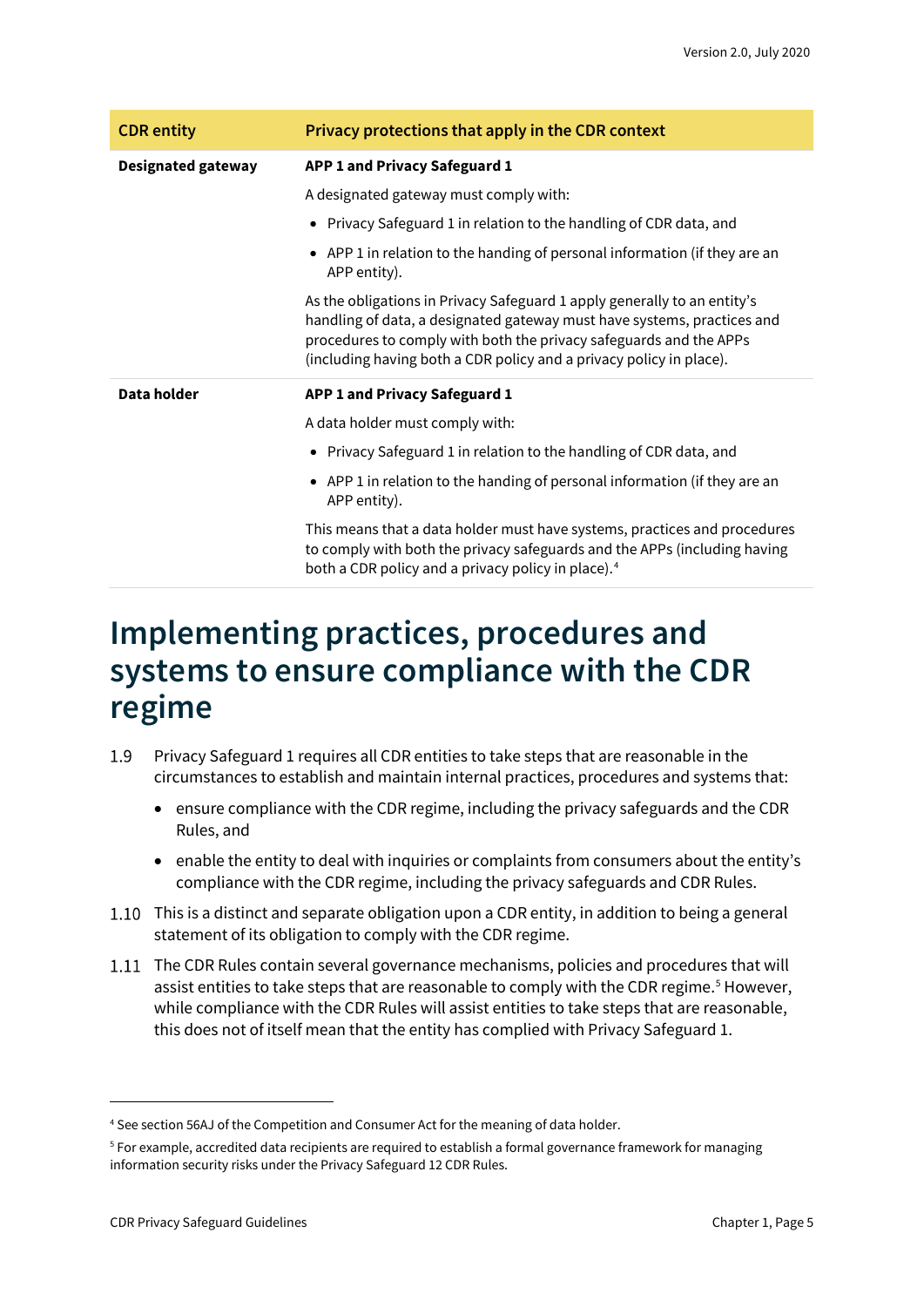- 1.12 To comply with Privacy Safeguard 1, CDR entities need to proactively consider, plan and address how to implement any practices, procedures and systems under the privacy safeguards and the CDR Rules (including how these interact with other obligations). This will assist CDR entities to manage CDR data in an open and transparent way, in accordance with the object of Privacy Safeguard 1. [6](#page-5-1)
- 1.13 Compliance with Privacy Safeguard 1 should therefore be understood as a matter of good governance.

**Risk point:** Entities who implement the requirements of the privacy safeguards and the CDR Rules in isolation or at a late stage risk incurring unnecessary costs, and/or implementing inadequate solutions that fail to address the full compliance picture.

**Privacy tip:** Entities should take a 'privacy-by-design' approach in relation to handling CDR data across and within their organisation. This ensures CDR requirements are considered holistically. A tool that may assist an entity in this regard is the CDR data management plan, as outlined in paragraphs 1.29 to 1.32. The OAIC's suggested approach to compliance with Privacy Safeguard 1 in paragraphs 1.33 to 1.42 may also be of assistance.

#### <span id="page-5-0"></span>**Circumstances that affect reasonable steps**

- 1.14 The requirement under Privacy Safeguard 1 to implement practices, procedures and systems is qualified by a 'reasonable steps' test.
- This requires an objective assessment of what is considered reasonable in the specific circumstances, which could include:
	- the CDR Rules and other legislative obligations that apply to the CDR entity
	- the nature of the CDR entity
	- the amount of CDR data handled by the CDR entity
	- the possible adverse consequences for a consumer in the case of a breach, and
	- the practicability, including time and cost involved.

#### The CDR regime obligations that apply to the CDR entity

- 1.16 The CDR regime obligations (such as the privacy safeguards and the CDR Rules) that apply to the entity will be relevant to determining what steps will be reasonable in terms of compliance with Privacy Safeguard 1.
- 1.17 For example, the obligations that apply to accredited data recipients are in many cases different to those that apply to data holders and will therefore require the development and implementation of different practices, procedures and systems to achieve compliance.
- 1.18 Further, where an entity participates in the CDR regime in more than one capacity (e.g. as a data holder and an accredited data recipient), this will also affect what constitutes reasonable steps, and the entity will need to put in place mechanisms to ensure it complies with the CDR regime in all its different CDR entity capacities.

<span id="page-5-1"></span><sup>6</sup> Section 56ED(1) of the Competition and Consumer Act.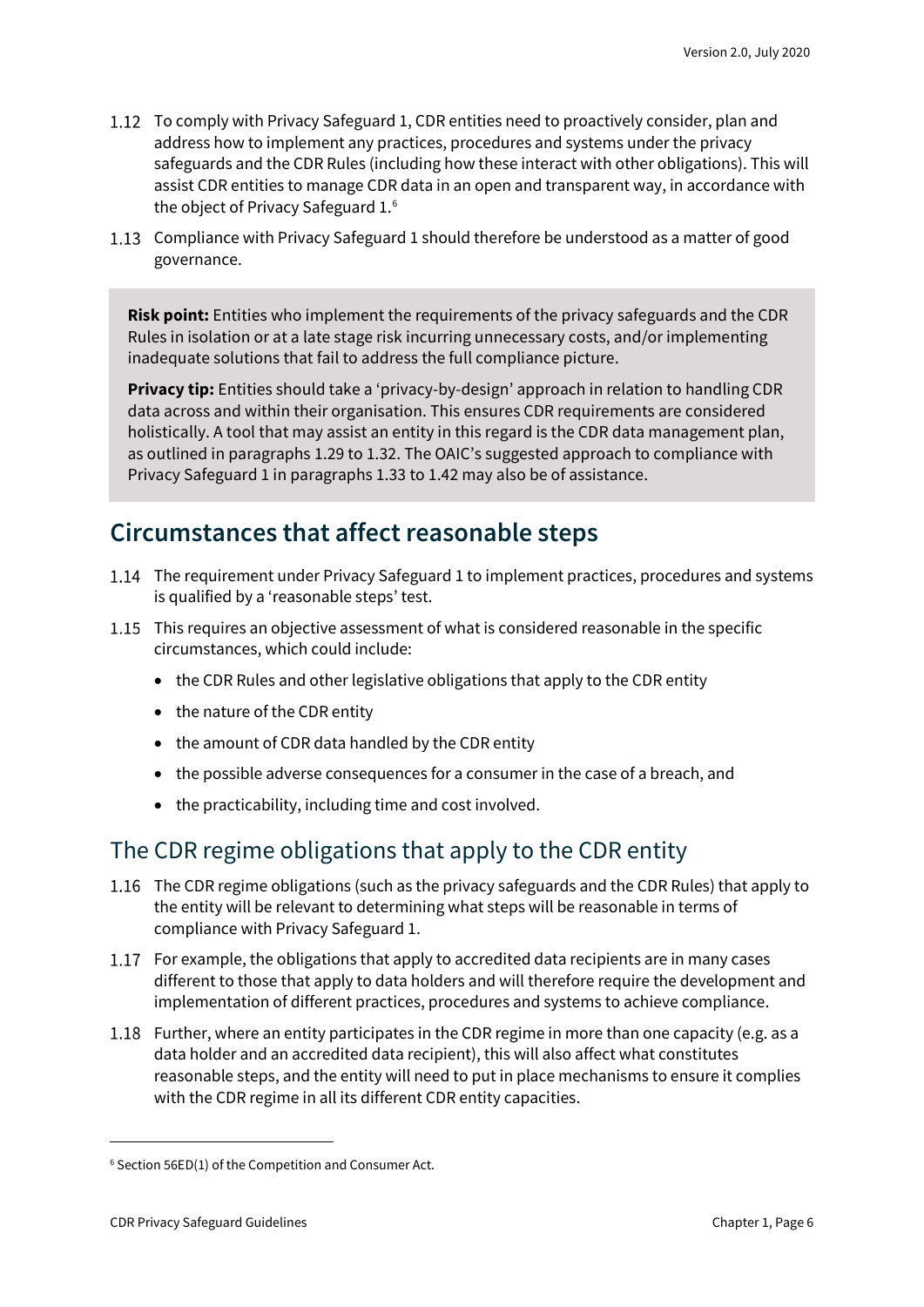#### **Examples of key CDR regime privacy obligations**

The CDR regime imposes a range of privacy obligations upon CDR entities. Some of these privacy obligations apply to all CDR entities, while other privacy obligations apply only to a particular entity type. Entities will need to ensure that all of the relevant obligations that apply to them are considered when deciding on the steps to be taken in relation to Privacy Safeguard 1.

For example, an accredited data recipient must comply with all 13 privacy safeguards, while a data holder needs to comply only with Privacy Safeguards 1, 10, 11 and 13. Information regarding compliance with each of the privacy safeguards is available in the relevant chapters of these [Guidelines.](https://www.oaic.gov.au/consumer-data-right/cdr-privacy-safeguard-guidelines/)

In addition to obligations under the privacy safeguards, accredited data recipients and data holders must also consider their obligations in the CDR Rules for the purposes of compliance with Privacy Safeguard 1. These obligations will need to be reflected in the steps taken under Privacy Safeguard 1. For example:

- Accredited data recipients have obligations to report regularly regarding their compliance with Privacy Safeguard 12,<sup>[7](#page-6-0)</sup> and provide privacy and security training to staff. [8](#page-6-1)
- Data holders have obligations relating to consumer data request services, and the authorisation and disclosure of CDR data. [9](#page-6-2)
- Both accredited data recipients and data holders have obligations to provide consumers with access to copies of records upon request.  $^{10}$  $^{10}$  $^{10}$
- In the banking sector, both accredited data recipients and data holders must have internal dispute resolution processes that meet the requirements under the Australian Securities and Investments Commission's [Regulatory Guide 165](https://www.asic.gov.au/regulatory-resources/find-a-document/regulatory-guides/rg-165-licensing-internal-and-external-dispute-resolution/) on internal and external dispute resolution.<sup>[11](#page-6-4)</sup>

#### Nature of the entity

- 1.19 The size of the CDR entity, its resources, the complexity of its operations and the business model are all relevant to determining what steps would be reasonable when putting in place practices, procedures and systems.
- For instance, where a CDR entity uses outsourced service providers (such as cloud-based service providers for hosting services or data centres and backup providers), the reasonable

<span id="page-6-0"></span><sup>7</sup> Part 2 of Schedule 1 to the CDR Rules. For further information, see the ACCC's Supplementary Accreditation Guidelines on Information Security available on the ACCC's Accreditation Guidelines page.

<span id="page-6-1"></span><sup>&</sup>lt;sup>8</sup> Accredited data recipients must ensure all users undergo mandatory security and privacy training prior to interacting with the CDR data environment, with 'refresher courses' provided at least annually: see Part 2 of Schedule 2 to the CDR Rules, in relation to Privacy Safeguard 12.

<span id="page-6-2"></span><sup>9</sup> For further information on consumer data request services, authorisation, disclosure of CDR data and a data holder's privacy obligations more generally, see th[e Guide to privacy for data holders.](https://www.oaic.gov.au/consumer-data-right/guidance-and-advice/guide-to-privacy-for-data-holders/)

<span id="page-6-3"></span> $10$  CDR Rule 9.5. Accredited data recipients and data holders are required to keep and maintain certain records as outlined in CDR Rule 9.3. They are also required to comply with the reporting requirements in CDR Rule 9.4.

<span id="page-6-4"></span><sup>&</sup>lt;sup>11</sup> See CDR Rule 5.12(1) (for accredited data recipients) and Part 6 of the CDR Rules (for data holders).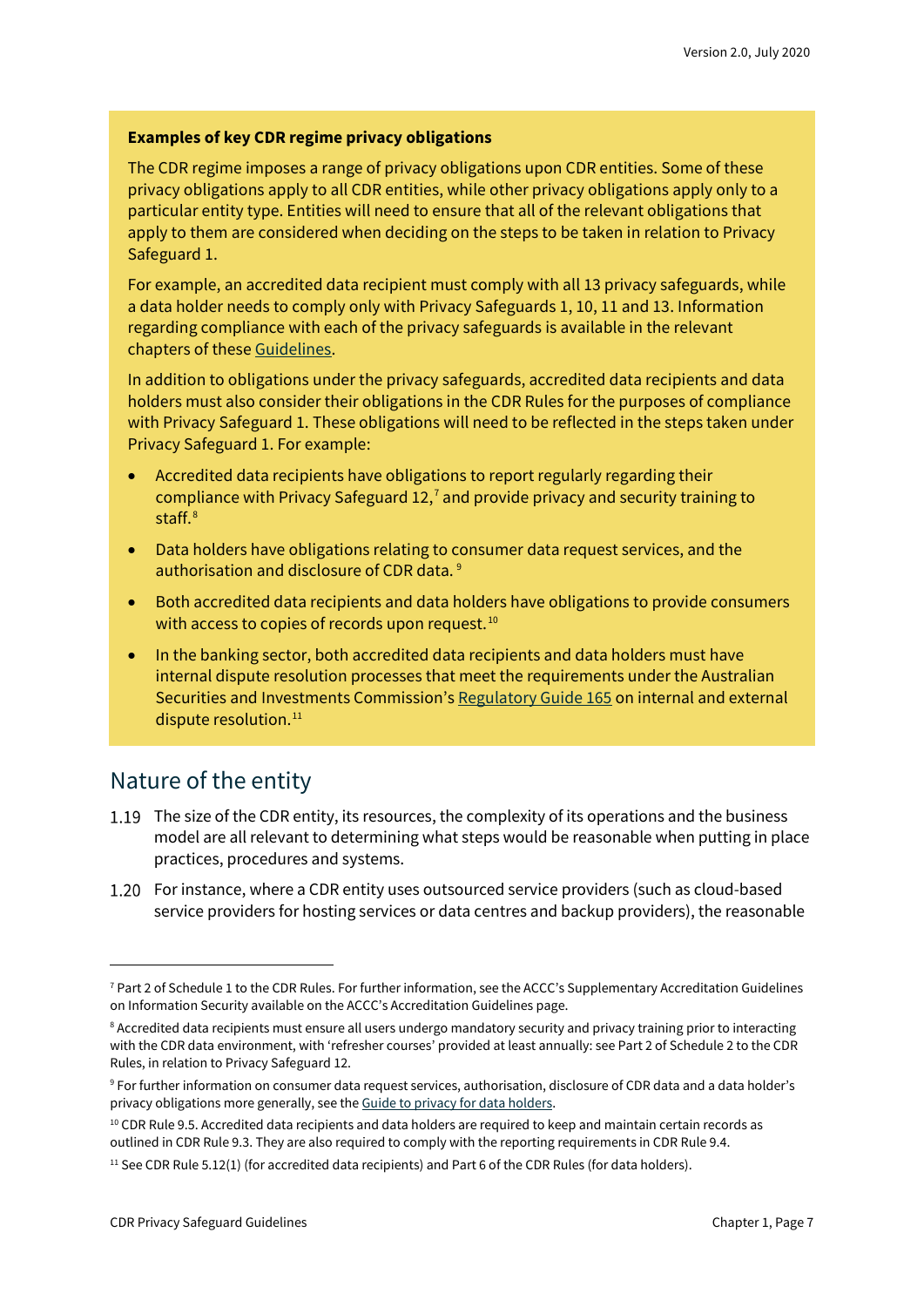steps it should take may be different to those it would take if it did not operate in this manner.

#### The amount of CDR data handled by the CDR entity

1.21 More rigorous steps may be required as the amount of CDR handled by a CDR entity increases. Generally, as the amount CDR data that is held increases, so too will the steps to ensure that it is reasonable.

#### Adverse consequences for a consumer

Entities should consider the possible adverse consequences for the consumers concerned if the CDR data is not handled in accordance with the CDR regime. For example, the nature of the CDR data or amount of data held could result in material harm from identity theft or fraud, discrimination, or humiliation or embarrassment. The likelihood of harm occurring will be relevant in considering whether it is reasonable to take a particular step.

#### Practicability of implementation

- 1.23 The practicality of implementing, including the time and cost involved, will influence the reasonableness. A 'reasonable steps' test recognises that privacy protection should be viewed in the context of the practical options available to a CDR entity.
- However, a CDR entity is not excused from implementing particular practices, procedures or systems by reason only that it would be inconvenient, time-consuming or impose some cost to do so. Whether these factors make it unreasonable to take a particular step will depend on whether the burden is excessive in all the circumstances.
- 1.25 CDR entities are also not excused from any specific processes, procedures or systems that are required by the CDR regime.

#### <span id="page-7-0"></span>**Existing privacy governance arrangements**

- Where an entity has existing privacy practices and procedures for personal information it handles under the Privacy Act, it may be appropriate to extend these to its CDR data.<sup>[12](#page-7-2)</sup>
- 1.27 However, the mere extension of current practices and procedures does not mean in and of itself that an entity has taken *reasonable steps* to implement practices, procedures and systems.
- Entities will need to take further action to modify practices, procedures and systems to meet obligations under Privacy Safeguard 1 to ensure compliance with the particularities of the CDR regime.

### <span id="page-7-1"></span>**Have a CDR data management plan**

A useful tool that can help CDR entities to plan and document the steps they will take to implement practices, procedures and systems under Privacy Safeguard 1 is a CDR data management plan.

<span id="page-7-2"></span> $12$  CDR data protected by the privacy safeguards will also be 'personal information' under the Privacy Act. For further information, se[e Chapter A \(Introductory matters\)](https://www.oaic.gov.au/consumer-data-right/cdr-privacy-safeguard-guidelines/chapter-a-introductory-matters/) of the CDR Privacy Safeguard Guidelines.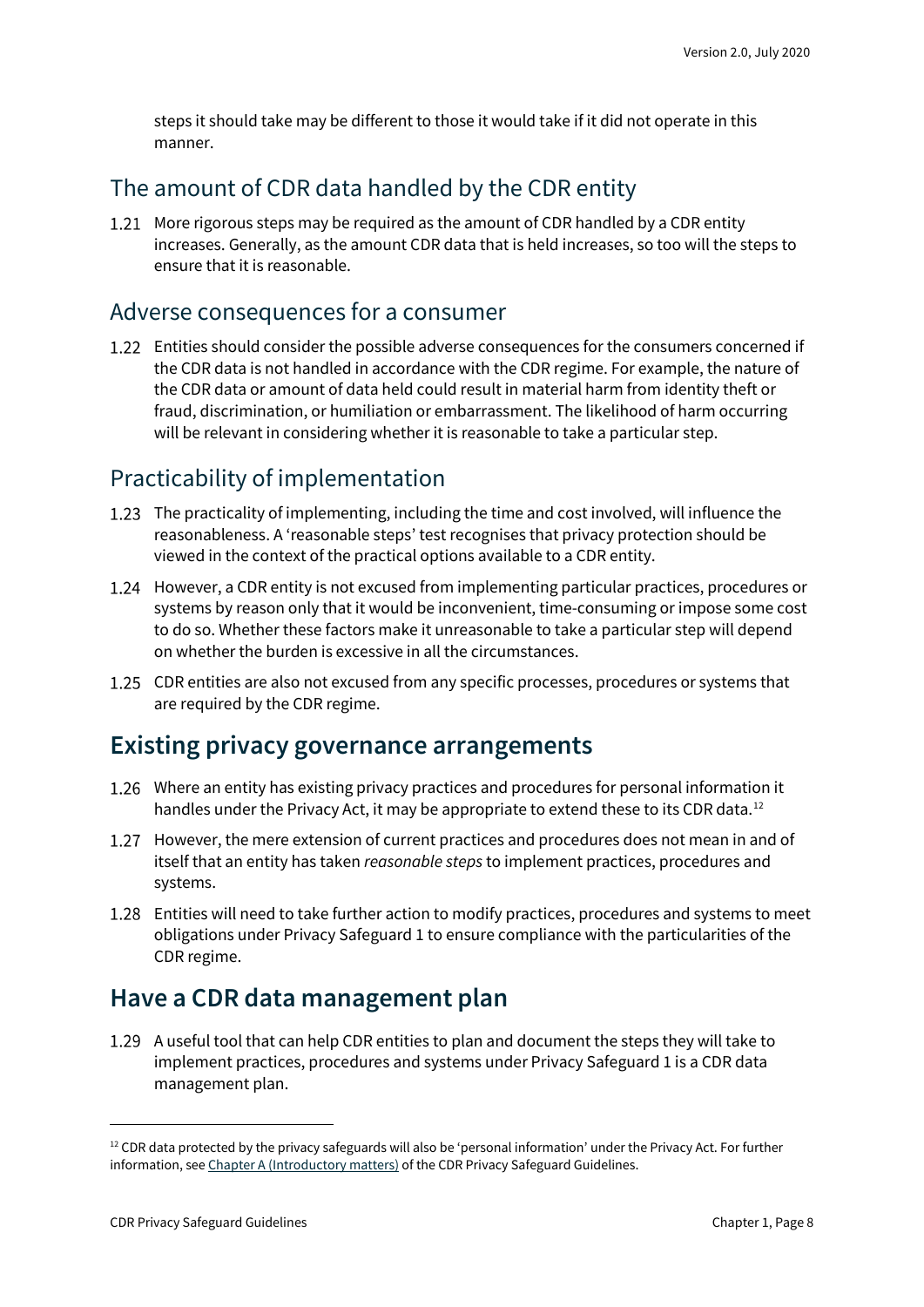- A CDR data management plan is a document that identifies specific, measurable goals and targets, and sets out how an entity will meet its ongoing compliance obligations under Privacy Safeguard 1. As part of this, the CDR data management plan could set out the tasks an entity will undertake to ensure compliance with Privacy Safeguard 1.
- The CDR data management plan should also set out the processes that will be used to measure and document the CDR entity's performance against their CDR data management plan.
- Where entities have an existing privacy management plan, they may wish to update it with CDR activities so that it is integrated into the entity's privacy management processes. Alternatively, they may choose to have a separate CDR data management plan.

### <span id="page-8-0"></span>**A suggested approach to compliance with Privacy Safeguard 1**

- The ongoing compliance requirement in Privacy Safeguard 1 can be addressed in a range of different ways, but should be tailored to the circumstances of the particular entity.
- The following sections outline a suggested method for how steps could be taken to implement practices, procedures and systems under Privacy Safeguard 1.
- 1.35 The suggested method consists of four overarching steps:
	- **Embed** a culture that respects and protects CDR data.
	- **Establish** robust and effective privacy practices, procedures and systems.
	- **Review** and evaluate privacy processes.
	- **Enhance** response to privacy issues.

**Privacy tip:** Where a CDR entity has a CDR data management plan, they may choose to structure that plan around the four overarching steps outlined in paragraph 1.35.

#### Embed a culture that respects and protects CDR data

- 1.36 Good CDR data management stems from good data and information governance that creates a culture of privacy that respects and protects CDR data.
- 1.37 To embed a culture of privacy, entities could:
	- Appoint a member of senior management to be responsible for the strategic leadership and overall management of CDR data.
	- Appoint an officer (or officers) to be responsible for the day to day managing, advising and reporting on privacy safeguard issues.
	- Record and report on how datasets containing CDR data are treated, managed and protected.
	- Implement reporting mechanisms that ensure senior management are routinely informed about privacy and data management issues.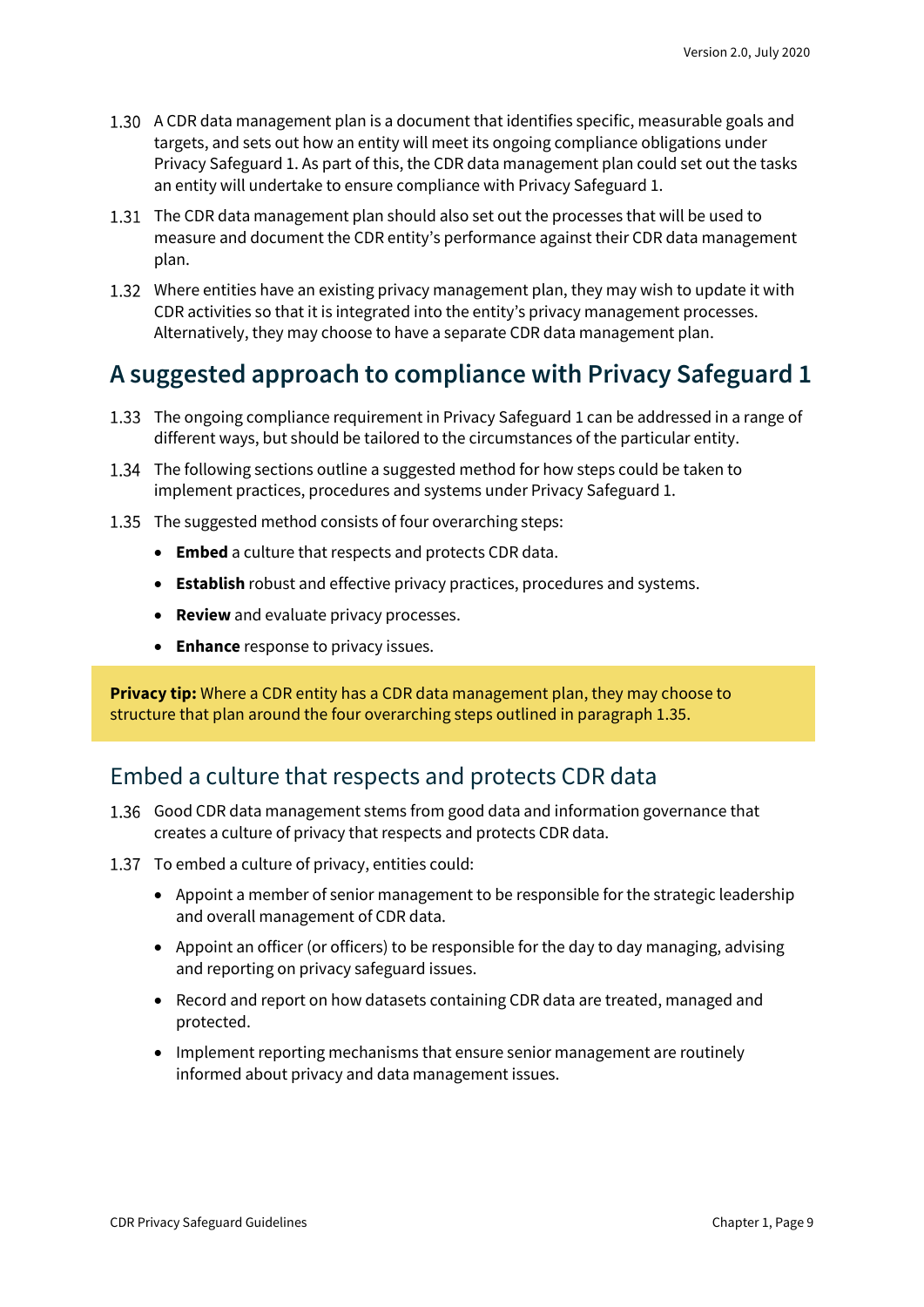### Establish robust and effective privacy practices, procedures and systems

- Good privacy management requires the development and implementation of robust and effective practices, procedures and systems.
- 1.39 For example, an entity should:
	- Implement risk management processes that allow identification, assessment and management of privacy risks, including CDR security risks. As part of this, accredited data recipients should consider their obligations to implement strong minimum information security controls under Privacy Safeguard 12. [13](#page-9-0)
	- Establish clear processes for reviewing and responding to CDR data complaints. For the banking sector, CDR entities should consider their obligations to have internal dispute resolution processes that meet the relevant ASIC requirements.<sup>[14](#page-9-1)</sup>
	- Integrate privacy safeguards training into induction processes and provide regular staff training to those who deal with CDR data. This regular training should occur at a minimum of once per year. Note that accredited data recipients already have obligations under Privacy Safeguard 12 to ensure all users undergo mandatory security and privacy training prior to interacting with the CDR data environment, with 'refresher courses' provided at least annually.[15](#page-9-2)
	- Establish processes that allow consumers to promptly and easily access and correct their CDR data, in accordance with the privacy safeguards and CDR Rules. As part of this, and in relation to access, data holders should consider their obligations to provide consumer data request services.[16](#page-9-3) In relation to correction, CDR entities should consider their obligations under Privacy Safeguard 13 to respond to correction requests from consumers. [17](#page-9-4)

**Privacy tip:** As a starting point for deciding what practices, procedures and systems should be established, a CDR entity should consider their privacy obligations under the privacy safeguards and CDR Rules.

See paragraphs 1.16 to 1.18 for examples of the CDR regime privacy obligations that apply to a CDR entity.

<span id="page-9-0"></span><sup>&</sup>lt;sup>13</sup> See Schedule 2 to the CDR Rules[, Chapter 12 \(Privacy Safeguard 12\)](https://www.oaic.gov.au/consumer-data-right/cdr-privacy-safeguard-guidelines/chapter-12-privacy-safeguard-12-security-of-cdr-data-and-destruction-or-de-identification-of-redundant-cdr-data/) and the ACCC's Supplementary Accreditation Guidelines on Information Security available on the ACCC's Accreditation Guidelines page.

<span id="page-9-1"></span><sup>&</sup>lt;sup>14</sup> The obligation is to have internal dispute resolution processes that meet the requirements under the Australian Securities and Investments Commission's Regulatory Guide 165 on internal and external dispute resolution. See CDR Rule 5.12(1) (for accredited data recipients) and Part 6 of the CDR Rules (for data holders).

<span id="page-9-2"></span><sup>&</sup>lt;sup>15</sup> See Part 2 of Schedule 2 to the CDR Rules.

<span id="page-9-3"></span><sup>&</sup>lt;sup>16</sup> See CDR Rule 1.13. For further information regarding consumer data request services, see the Guide to privacy for data [holders.](https://www.oaic.gov.au/consumer-data-right/guidance-and-advice/guide-to-privacy-for-data-holders/#consumer-data-request-services)

<span id="page-9-4"></span><sup>&</sup>lt;sup>17</sup> Se[e Chapter 13 \(Privacy Safeguard 13\)](https://www.oaic.gov.au/consumer-data-right/cdr-privacy-safeguard-guidelines/chapter-13-privacy-safeguard-13-correction-of-cdr-data/) for further information.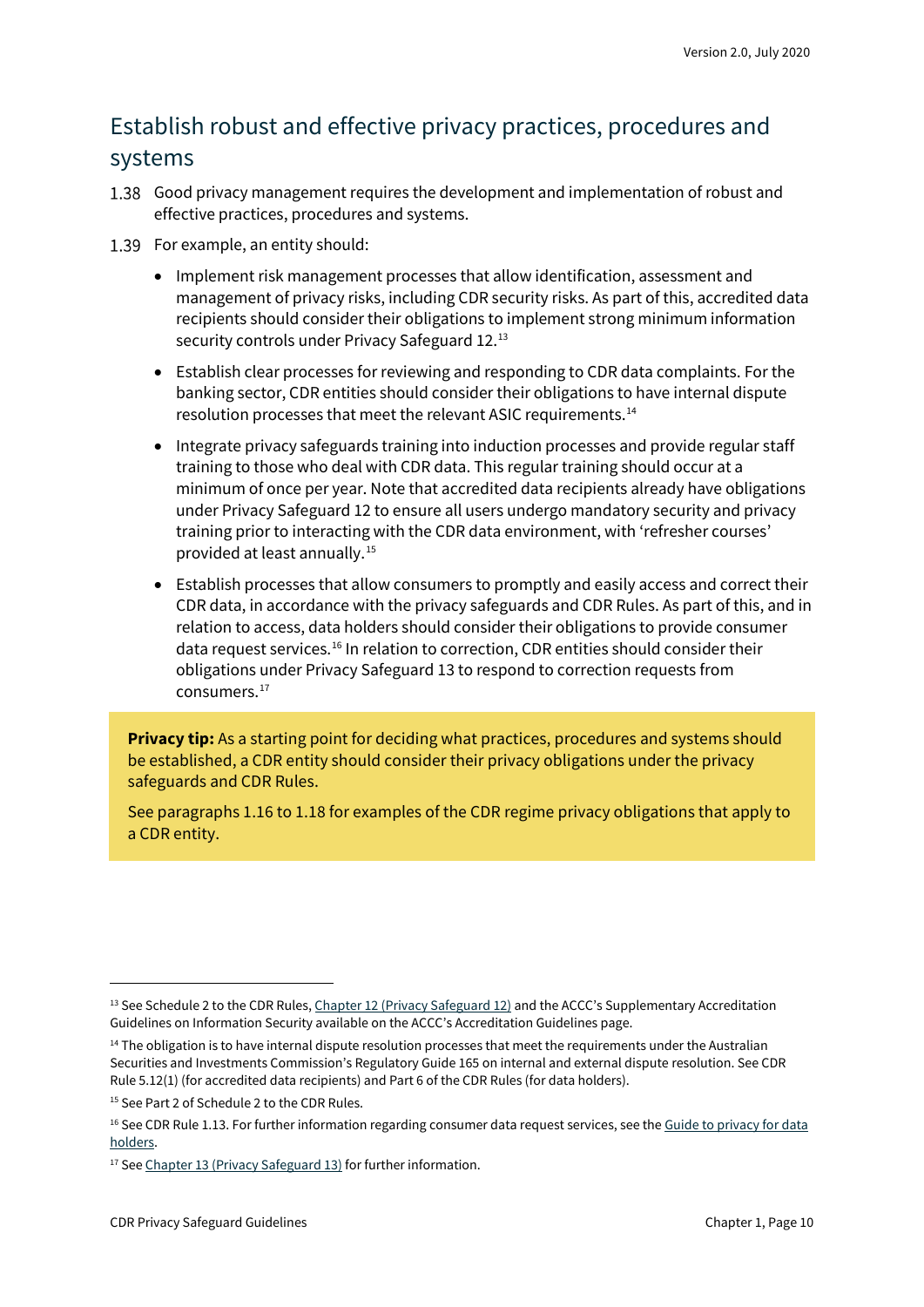#### Regularly reviewing and evaluating privacy processes

- 1.40 To evaluate privacy practices, procedures and systems, entities should make a commitment  $t^{\circ}$ 
	- Monitor and review CDR privacy processes regularly. This could include assessing the adequacy and currency of practices, procedures and systems, to ensure they are up to date and being adhered to.
	- Create feedback channels for both staff and consumers to continue to learn lessons from complaints and breaches, as well as customer feedback more generally.
- 1.41 Notably, accredited data recipients are required to provide regular assurance reports (an audit report) and attestation statements concerning compliance with certain information security requirements under Privacy Safeguard 12.<sup>[18](#page-10-0)</sup>

**Risk point:** Changes to a CDR entity's role in the CDR regime and/or information handling practices may mean that existing practices, procedures and systems are no longer fit for purpose.

**Privacy tip:** When reviewing and evaluating privacy processes, a CDR entity should consider a range of factors including:

- Role in the CDR regime has the entity taken on a new role, for example by becoming an accredited data recipient in addition to being a data holder?<sup>[19](#page-10-1)</sup>
- Method of service delivery  $-$  has the entity changed the way in which it provides goods or services to CDR consumers, for example, by using outsourced service providers to perform any of its functions?[20](#page-10-2)
- Online platforms has the entity changed the online platforms used to communicate with CDR consumers, for example by creating a new mobile application?<sup>[21](#page-10-3)</sup>

The answers to these questions will assist a CDR entity to make the necessary and appropriate changes to practices, procedures and systems (as recommended in the following 'Enhance response to privacy issues' section).

<span id="page-10-0"></span><sup>&</sup>lt;sup>18</sup> These obligations are contained in Part 2 of Schedule 1 to the CDR Rules. For further information, see the ACCC's Supplementary Accreditation Guidelines on Information Security available on the ACCC's Accreditation Guidelines page.

<span id="page-10-1"></span> $19$  Different CDR regime obligations apply depending on what capacity an entity is acting in. See paragraphs 1.16 to 1.18 for further information.

<span id="page-10-2"></span><sup>&</sup>lt;sup>20</sup> An outsourced service provider is a person to whom an accredited person discloses CDR data under a CDR outsourcing arrangement. Accredited persons must ensure they comply with the CDR Rules relating to outsourced service providers. For further information, se[e Chapter B \(Key concepts\)](https://www.oaic.gov.au/consumer-data-right/cdr-privacy-safeguard-guidelines/chapter-b-key-concepts/#outsourced-service-provider) of the CDR Privacy Safeguard Guidelines.

<span id="page-10-3"></span><sup>&</sup>lt;sup>21</sup> By way of example, a CDR entity would need to ensure their CDR policy was available on these new online platforms: see CDR Rule 7.2(8), which requires accredited data recipients and data holders to make their CDR policy readily available through the online service that they ordinarily use to deal with consumers, such as their website or mobile applications.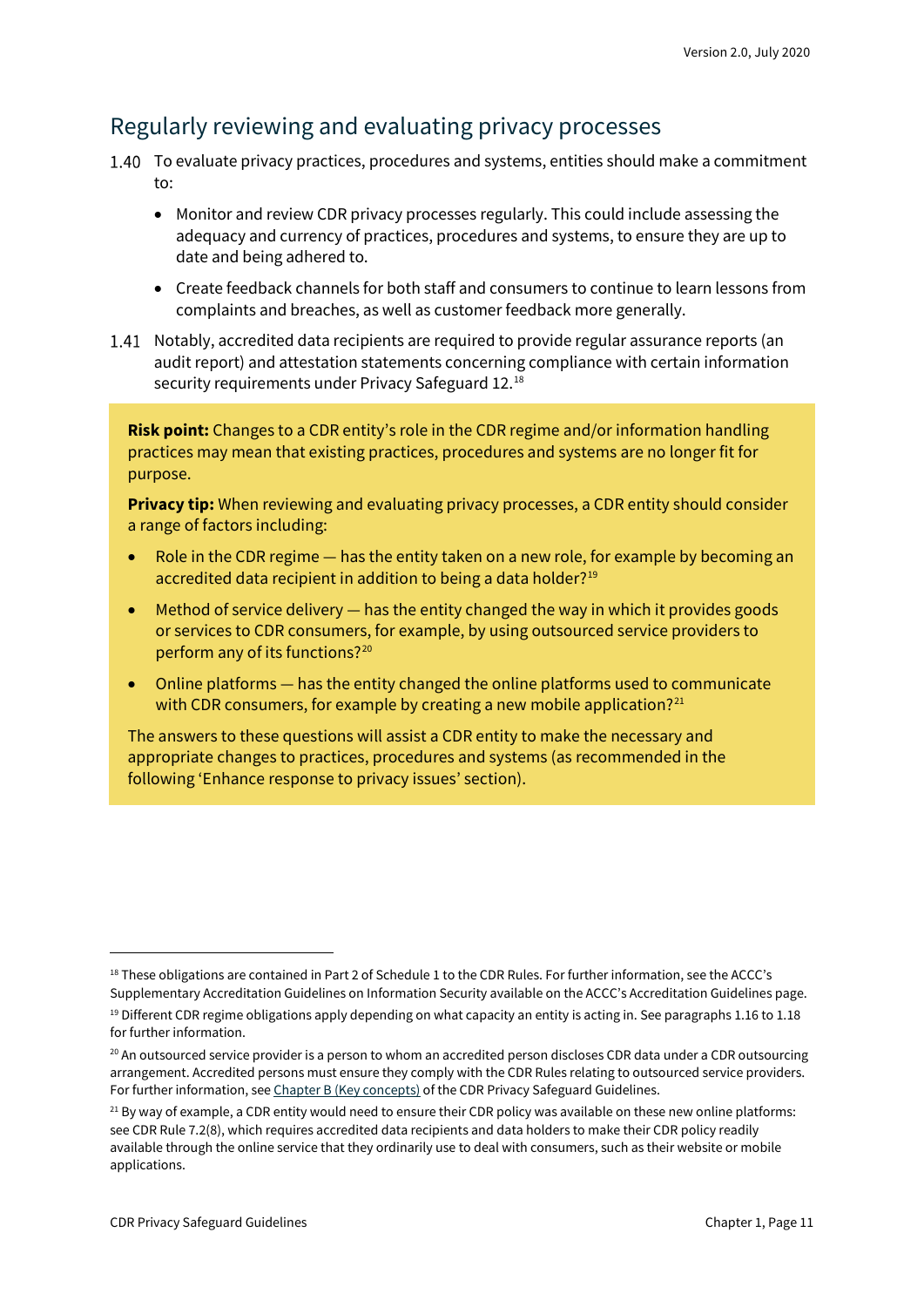**Privacy tip:** Where a CDR entity has a CDR data management plan, they should set out the processes that will be used to measure and document the CDR entity's performance against their CDR data management plan, and measure performance against this plan as part of reviewing and evaluating privacy processes.

#### Enhance response to privacy issues

- Good privacy management requires entities to be proactive, forward thinking and to anticipate future challenges. To enhance response to privacy issues, entities should make a commitment to:
	- Use the results of the evaluations to make necessary and appropriate changes to an organisation's practices, procedures and systems.
	- Consider having practices, procedures and systems externally assessed to identify areas where privacy processes may be improved. $^{22}$  $^{22}$  $^{22}$
	- Continuously monitor and address new privacy risks.

**Privacy tip:** Where a CDR entity has a CDR data management plan, they should ensure this plan is updated to reflect any changes to the entity's practices, procedures and systems and accommodate new privacy risks.

### <span id="page-11-0"></span>**Having a CDR policy**

- Privacy Safeguard 1 requires all CDR entities to have and maintain a clearly expressed and up-to-date CDR policy.
- 1.44 The CDR policy must be in the form of a document that is distinct from any of the CDR entity's privacy policies.<sup>[23](#page-11-2)</sup> The Information Commissioner may, but has not, approved a form for the CDR policy.<sup>[24](#page-11-3)</sup>
- Privacy Safeguard 1 and CDR Rule 7.2 set out the requirements for what information must be included in a CDR policy, how it must be made available and what form it should be in.<sup>[25](#page-11-4)</sup>
- 1.46 There are different requirements depending on whether the CDR entity is an accredited data recipient, a data holder, or a designated gateway, as set out below.
- Where an entity occupies more than one role in the CDR regime (for example is both a data holder and an accredited data recipient), the entity can either have a single CDR policy that outlines how CDR data is handled in both capacities, or a separate CDR policy for each capacity.

<span id="page-11-1"></span> $22$  Accredited persons have obligations to provide regular assurance reports (an audit report) and attestation statements concerning compliance with certain Privacy Safeguard 12 CDR Rules. See the ACCC's Supplementary Accreditation Guidelines on Information Security available on the ACCC's Accreditation Guidelines page.

<span id="page-11-2"></span><sup>23</sup> CDR Rule 7.2(2).

<span id="page-11-3"></span><sup>&</sup>lt;sup>24</sup> Section 56ED(3)(b) of the Competition and Consumer Act and CDR Rule 7.2(1).

<span id="page-11-4"></span><sup>&</sup>lt;sup>25</sup> The Information Commissioner may, but has not, approved a form for the CDR policy: section 56ED(3)(b) of the Competition and Consumer Act and CDR Rule 7.2(1).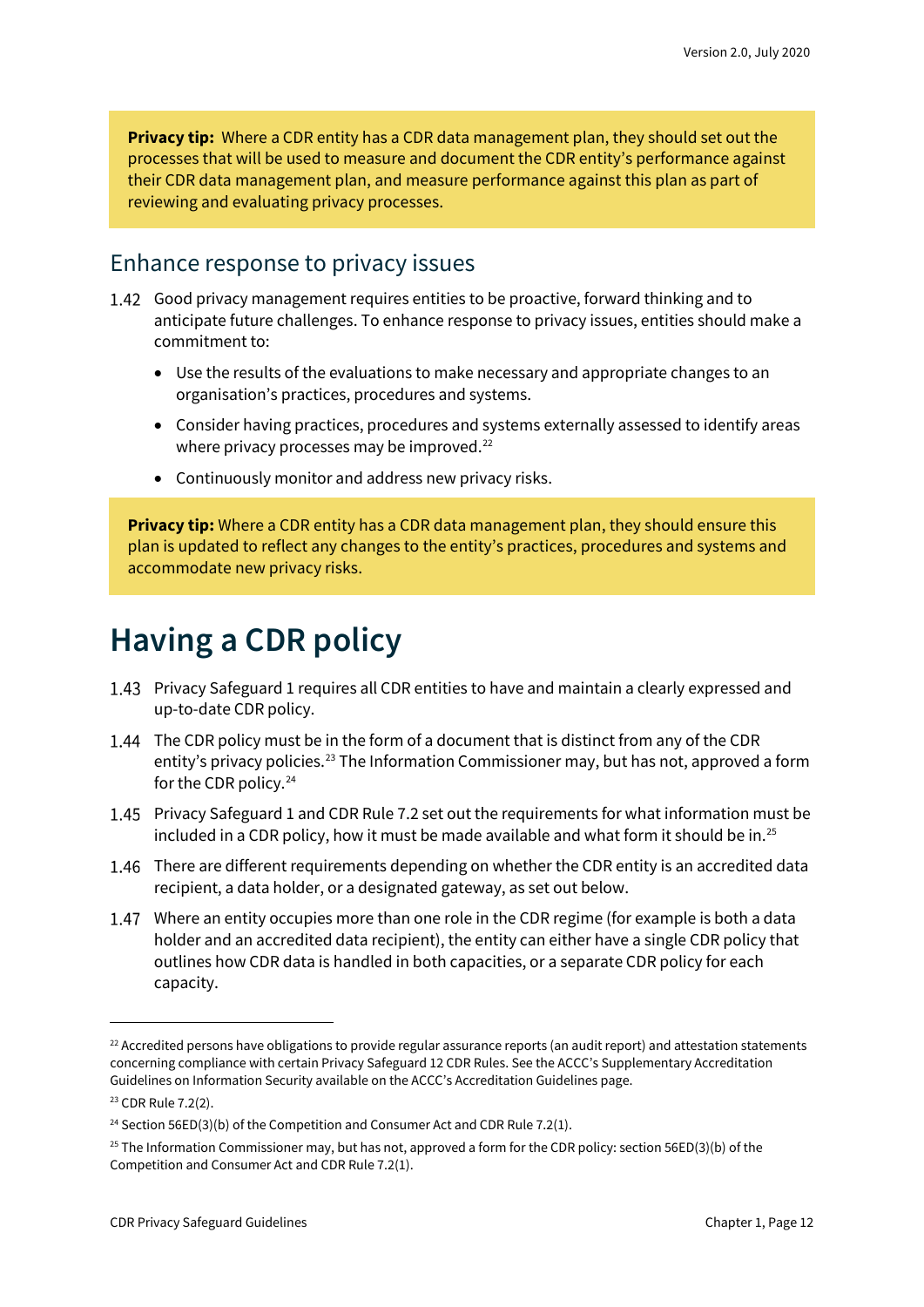**Privacy tip:** The OAIC has prepared a [Guide to developing a CDR policy](https://www.oaic.gov.au/consumer-data-right/guidance-and-advice/guide-to-developing-a-cdr-policy/) to assist CDR entities to prepare and maintain a CDR policy. It provides detailed guidance about what must be included in a CDR policy, as well as a suggested process, and a checklist to help ensure all requirements have been met.

#### <span id="page-12-0"></span>**Information that must be included in a CDR policy**

- The following sections outline the minimum requirements for information that must be included in a CDR policy.
- 1.49 For further information and discussion about the requirements for a CDR policy, see the OAIC'[s Guide to developing a CDR policy.](https://www.oaic.gov.au/consumer-data-right/guidance-and-advice/guide-to-developing-a-cdr-policy/)

#### Accredited data recipients

- Privacy Safeguard 1 requires that accredited data recipients must include the following in their CDR policy:
	- $\bullet$  the classes<sup>[26](#page-12-1)</sup> of CDR data held. The designation instrument sets out three classes of information for the banking sector: customer information, $^{27}$  $^{27}$  $^{27}$  product use information, $^{28}$  $^{28}$  $^{28}$ and information about a product $29$
	- how the CDR data is held
	- purposes for which the entity may collect, hold, use or disclose CDR data
	- how a consumer may access or correct CDR data
	- how a consumer can complain and how the entity will deal with a complaint
	- whether overseas disclosure to accredited persons is likely, and the countries those persons are likely to be based in, if practicable to specify this
	- circumstances in which the entity may disclose CDR data to a person who is not an accredited person<sup>[30](#page-12-5)</sup>
	- events about which the entity will notify the consumers of such CDR data, $^{31}$  $^{31}$  $^{31}$  and
	- when the entity must delete or de-identify CDR data in accordance with a request by a consumer.
- 1.51 In addition, the CDR Rules provide other matters that must be included in the CDR policy, including:

<span id="page-12-1"></span><sup>&</sup>lt;sup>26</sup> The classes of information are set out in the designation instrument for the relevant sector.

<span id="page-12-2"></span><sup>&</sup>lt;sup>27</sup> Specified in section 6 of the designation instrument.

<span id="page-12-3"></span><sup>&</sup>lt;sup>28</sup> Specified in section 7 of the designation instrument.

<span id="page-12-4"></span><sup>29</sup> Specified in section 8 of the designation instrument.

<span id="page-12-5"></span><sup>&</sup>lt;sup>30</sup> An accredited data recipient is not authorised under the CDR Rules to disclose to any person except directly to the consumer or to an outsourced service provider.

<span id="page-12-6"></span><sup>31</sup> The events about which an accredited person will notify a consumer will include when a consumer gives consent to the person collecting and using their CDR data or withdraws such a consent, the collection of a consumer's CDR data, any ongoing notification requirements concerning a consumer's consent, any response to a consumer's correction request under Privacy Safeguard 13 and any eligible data breach affecting a consumer under the Notifiable Data Breach scheme.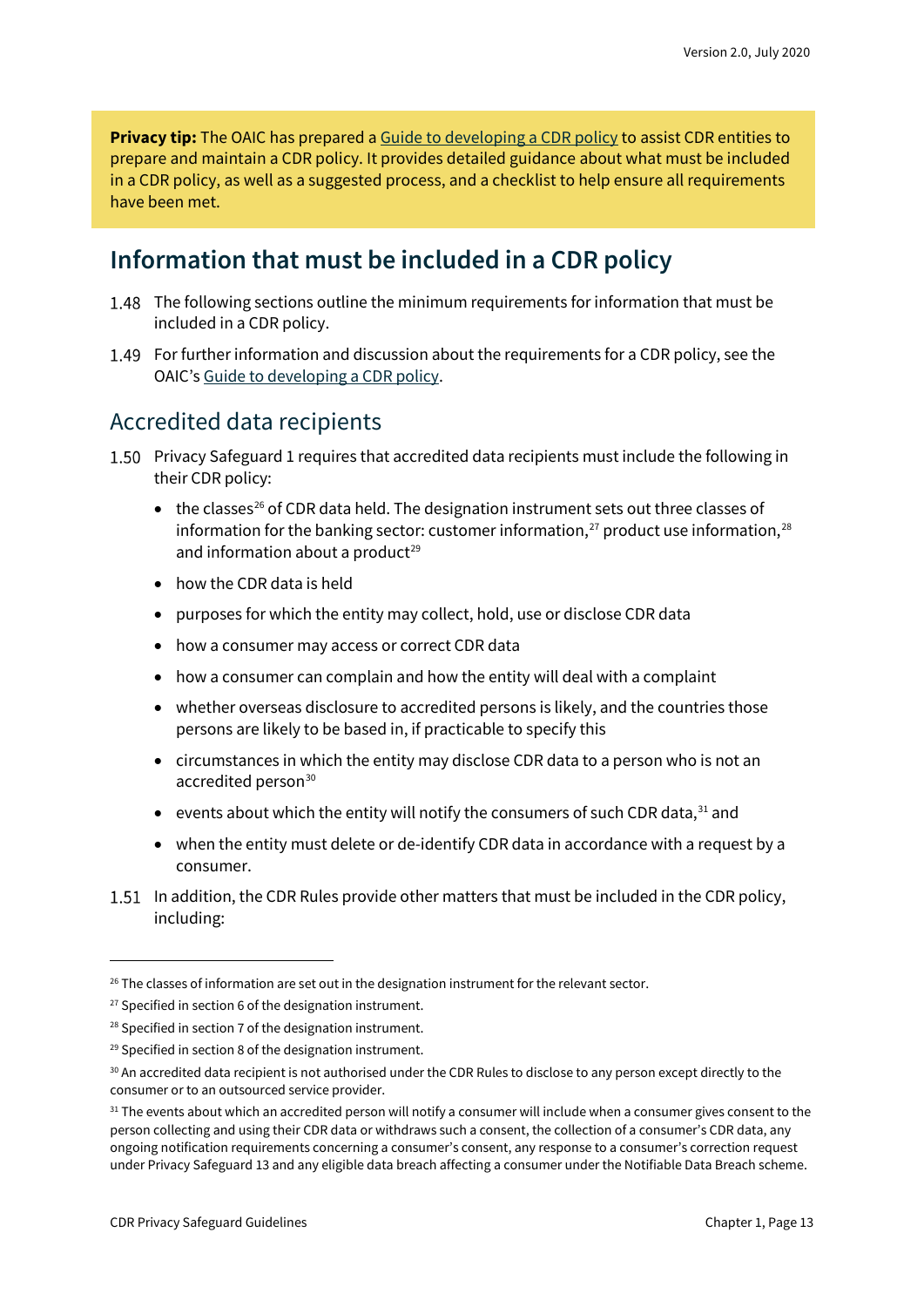- A statement indicating the consequences to the consumer if they withdraw a consent to collect or to use CDR data. This could include information about any early cancellation fees.
- A list of outsourced service providers, the nature of their services, the CDR data and classes of CDR data that may be disclosed.
- Where the entity is likely to disclose CDR data overseas to a service provider who is not accredited, a list of countries in which the overseas persons are likely to be based (if it is practicable to specify those countries in the policy).
- Where the entity proposes to store CDR data other than in Australia or an external territory, the countries in which the entity proposes to store CDR data.
- Where the entity seeks or intends that it will seek consent from consumers to de-identify their CDR data in accordance with CDR Rule 4.11(3)(e):
	- o why the entity asks for consents to de-identify CDR data
	- $\circ$  how the entity de-identifies CDR data, including a description of techniques that it uses to de-identify CDR data, and
	- $\circ$  if the entity ordinarily discloses (by sale or otherwise) de-identified CDR data to one or more persons: the fact of this disclosure; the classes of persons such data is ordinarily disclosed to; and the purposes for which the accredited data recipient discloses de-identified CDR data.
- When and how the entity destroys 'redundant data', and how a consumer may ask for the entity to destroy their CDR data when it becomes redundant data.
- Where the entity has a general policy of de-identifying CDR data once it becomes redundant data:
	- $\circ$  if the entity uses the de-identified CDR data, examples of how the entity ordinarily uses de-identified CDR data
	- $\circ$  how the entity de-identifies CDR data, including a description of techniques that it uses to de-identify CDR data, and
	- $\circ$  if the entity ordinarily discloses (by sale or otherwise) de-identified CDR data to one or more persons: the fact of this disclosure, the classes of persons to whom such data is ordinarily disclosed, and the purposes for which the entity discloses deidentified CDR data.
- Further information regarding how a consumer can complain and how the entity will deal with the complaint, specifically:
	- o where, how and when a complaint can be lodged
	- o when a consumer should expect an acknowledgement of their complaint
	- o what information is required from the complainant
	- $\circ$  the complaint handling process, including time periods associated with the various stages
	- o options for redress, and
	- o options for review.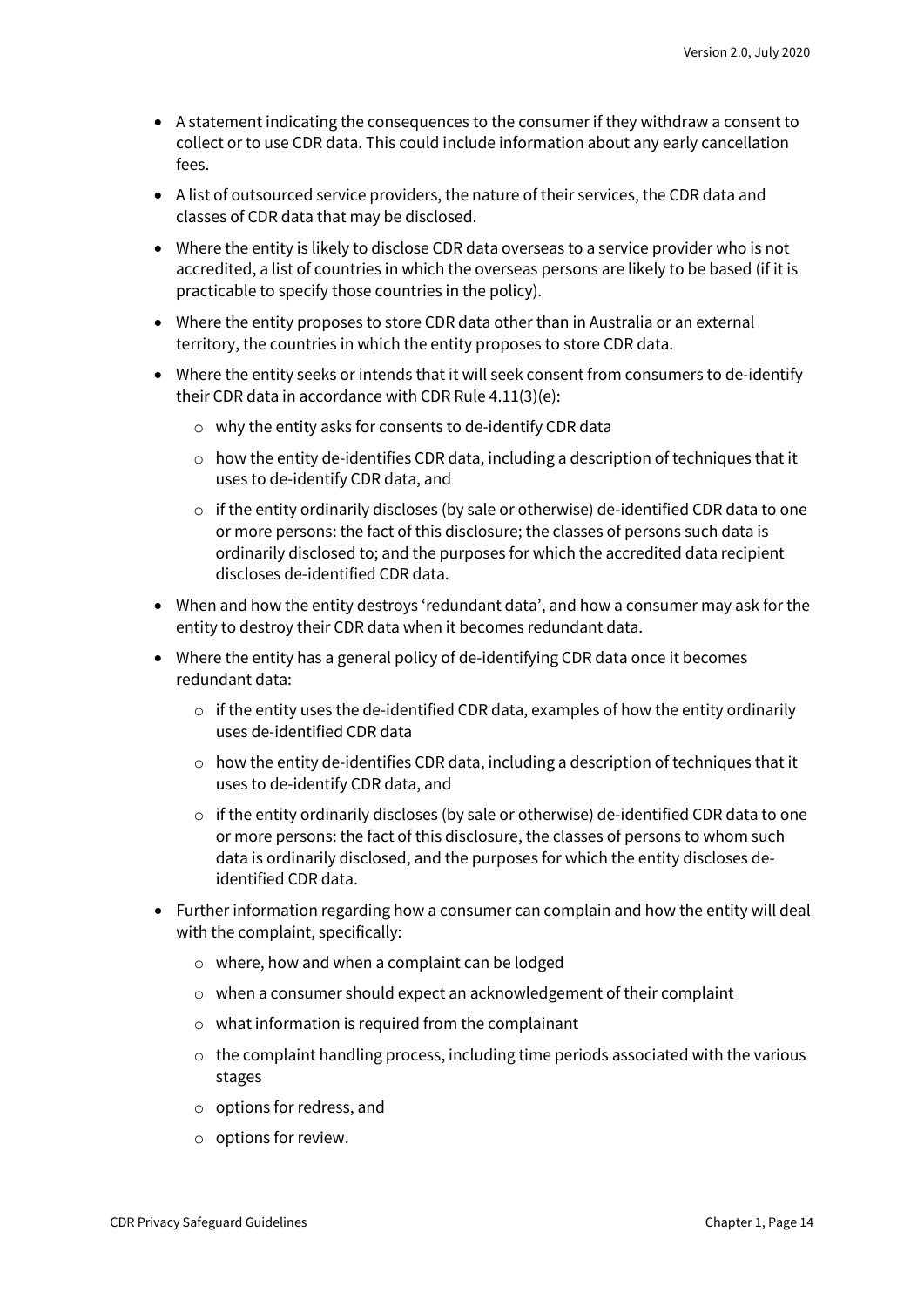#### Data holder

- 1.52 Privacy Safeguard 1 requires that data holders must include in their CDR policy how a consumer can access and correct the CDR data, and how they may complain.
- 1.53 In addition, the CDR Rules provide other matters that must be included in the CDR policy, including:
	- whether the data holder accepts consumer data requests for voluntary product data or voluntary consumer data, and, if so whether the data holder charges fees for disclosure of such data and what those fees are, [32](#page-14-1) and
	- how a consumer can complain and how the entity will deal with a complaint, specifically:
		- o where, how and when a complaint can be lodged
		- o when a consumer should expect an acknowledgement of their complaint
		- o information required from the complainant
		- $\circ$  complaint handling process, including time periods associated with the various stages
		- o options for redress, and
		- o options for review.

#### Designated gateway

- Privacy Safeguard 1 requires that designated gateways must include the following in their CDR policy:
	- an explanation of how the entity will act between persons to facilitate the disclosure of the CDR data, the accuracy of the CDR data, or any other matters required under the CDR Rules, and
	- how a consumer may complain about a failure of the CDR entity to comply with the privacy safeguards or the CDR Rules, and how the CDR entity will deal with such a complaint.

### <span id="page-14-0"></span>**Availability of the CDR policy**

- The CDR policy must be publicly and freely available in accordance with the CDR Rules.<sup>[33](#page-14-2)</sup> This furthers the objective of Privacy Safeguard 1 of ensuring that CDR data is managed in an open and transparent way.
- 1.56 The CDR Rules provide that the CDR policy must be readily available on each online service where the CDR entity ordinarily deals with CDR consumers.<sup>[34](#page-14-3)</sup>

<span id="page-14-1"></span> $32$  Voluntary product data means CDR data for which there are no consumers that is not required product data: clause 3.1 of Schedule 3 to the CDR Rules. Voluntary consumer data means CDR data for which there are consumers that is not required consumer data: clause 3.2 of Schedule 3 to the CDR Rules.

<span id="page-14-2"></span><sup>33</sup> Section 56ED(7) of the Competition and Consumer Act.

<span id="page-14-3"></span><sup>34</sup> CDR Rule 7.2(8).